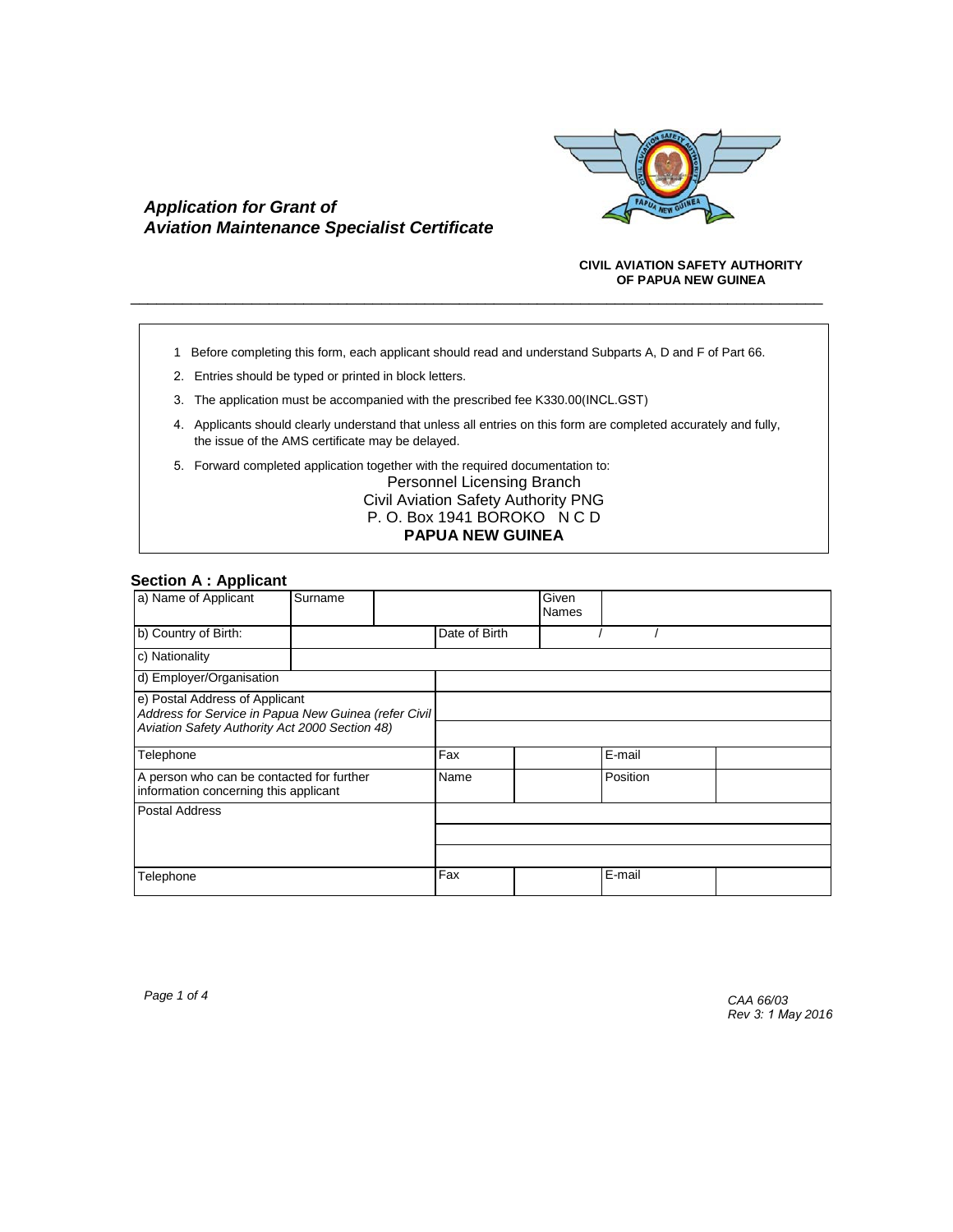**Section B: Class of Certificate Sought**

| AMS- | AMS-3<br>AMS-2 | AMS-4<br>AMS-5 |  |
|------|----------------|----------------|--|
|      |                |                |  |

Section C: Eligibility

| $AMS -1$                                                      |  |  |  |  |
|---------------------------------------------------------------|--|--|--|--|
| Aircraft types for which AMS-1 is sought:                     |  |  |  |  |
|                                                               |  |  |  |  |
| Medical examination carried out on (date)<br>by (name of AME) |  |  |  |  |
| Airworthiness Legislation examination passed on (date)        |  |  |  |  |
| Airworthiness Management examination passed on (date)         |  |  |  |  |
| Experience relevant to AMS-1:                                 |  |  |  |  |
|                                                               |  |  |  |  |
|                                                               |  |  |  |  |
| Training relevant to privileges sought:                       |  |  |  |  |
| PNG Licence held (if not applicable enter "Not Held"):        |  |  |  |  |
|                                                               |  |  |  |  |
| PNG Ratings held (if not applicable enter "Not Held"):        |  |  |  |  |
|                                                               |  |  |  |  |
| Foreign Licence held (if not applicable enter "Not Held"):    |  |  |  |  |
| Foreign Ratings held (if not applicable enter "Not Held"):    |  |  |  |  |
|                                                               |  |  |  |  |

| AMS-2<br>Maintenance tasks/processes for which AMS-2 is sought: |                                                       |                    |  |  |  |  |
|-----------------------------------------------------------------|-------------------------------------------------------|--------------------|--|--|--|--|
| (only if required by the CASA)                                  | Visual acuity examination carried out on (date)       | by (name of AME)   |  |  |  |  |
|                                                                 | Qualifications relevant to AMS-2:                     |                    |  |  |  |  |
| if required by the CASA)                                        | Knowledge/skills to be demonstrated relevant to (only | privileges sought: |  |  |  |  |
|                                                                 | Duties engaged in relevant to AMS-2:                  |                    |  |  |  |  |

*Page 2 of 4 CAA 66/03 Rev 3: 1 May 2016*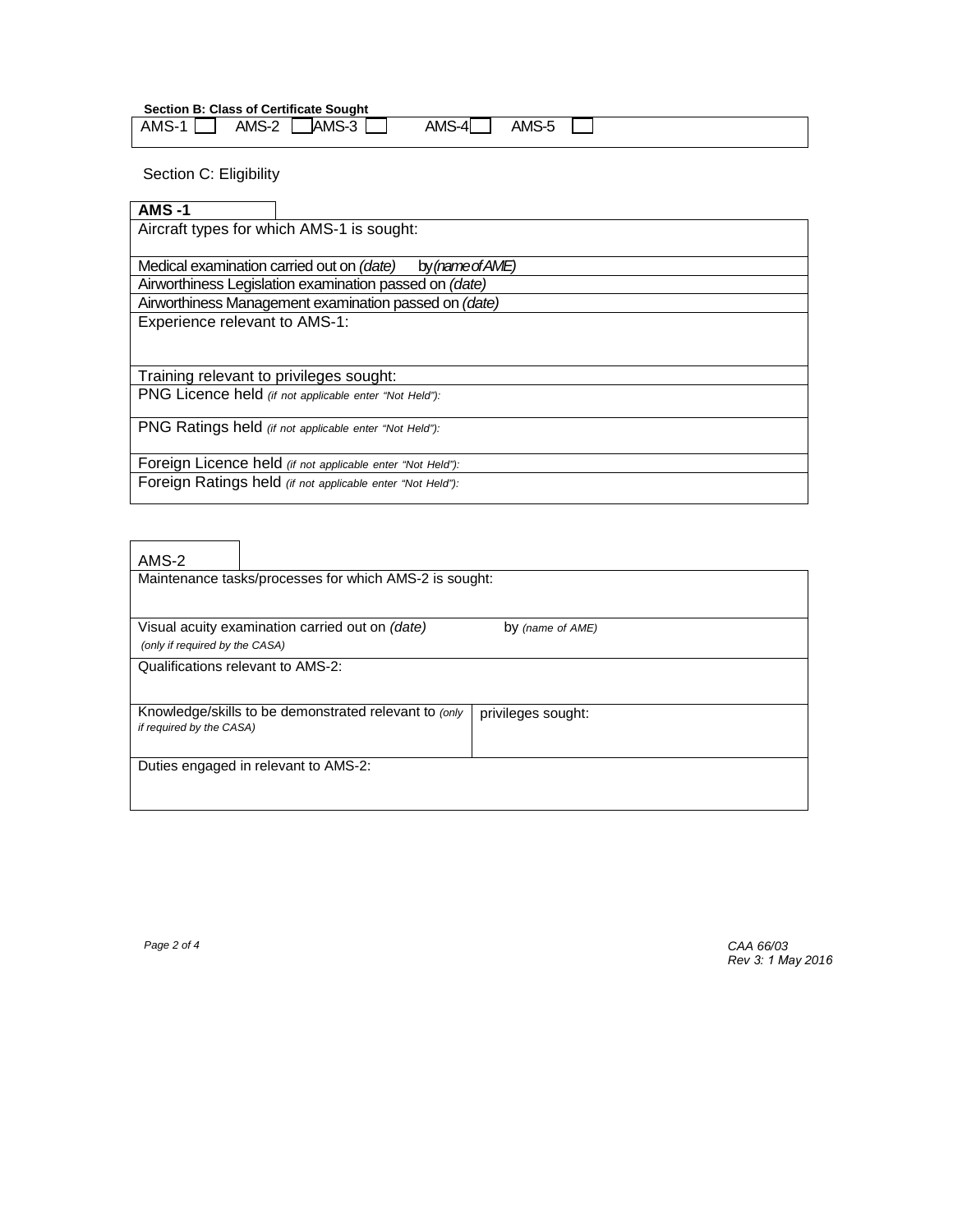# **AMS-3**

Amateur built aircraft types for which AMS-3 is sought:

Experience/skills relevant to privileges sought:

## **AMS-4**

Aircraft type(s) for which AMS-4 is sought:

Last medical examination carried out on (date) by (name of AME)

Training relevant to privileges sought:

PNG Licence held *(if not applicable enter "Not Held"):* 

PNG Ratings held *(if not applicable enter "Not Held"):*

Foreign Licence held (if not applicable enter "Not Held"):

Foreign Ratings held *(if not applicable enter "Not Held"):*

## **AMS-5**

Aircraft types for which AMS-5 is sought:

Medical examination carried out on *(date)* by *(name of AME)*

Airworthiness Legislation examination passed on *(date)* 

Airworthiness Management examination passed on *(date)*

Experience relevant to AMS-5:

Training relevant to privileges sought: